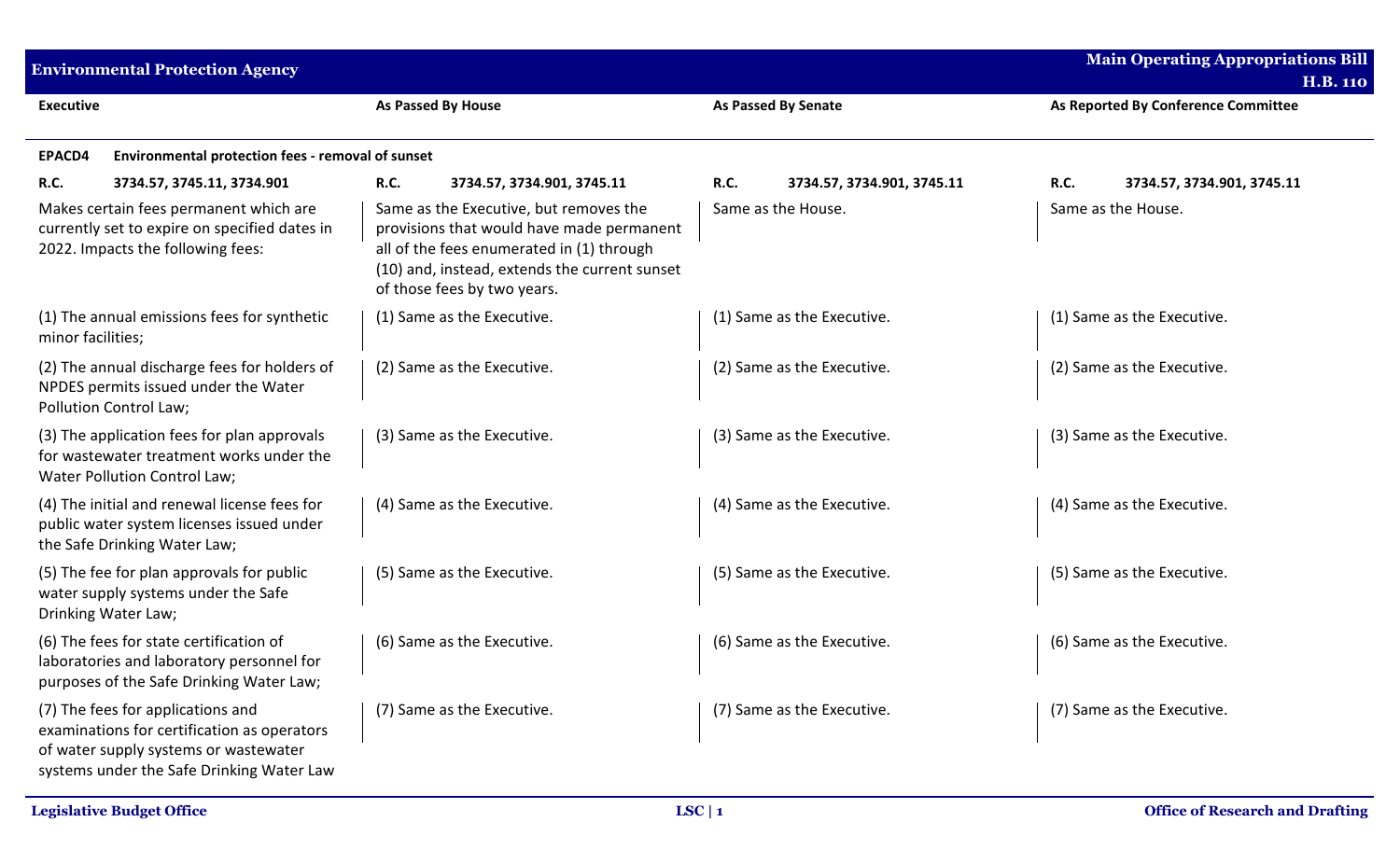| <b>Environmental Protection Agency</b>                                                                                                                                                                                                                                                                                                                                                                                                                                                                                                                                                                                                                                                                                                                      |                                                                                                                                                |                                   | <b>Main Operating Appropriations Bill</b> |
|-------------------------------------------------------------------------------------------------------------------------------------------------------------------------------------------------------------------------------------------------------------------------------------------------------------------------------------------------------------------------------------------------------------------------------------------------------------------------------------------------------------------------------------------------------------------------------------------------------------------------------------------------------------------------------------------------------------------------------------------------------------|------------------------------------------------------------------------------------------------------------------------------------------------|-----------------------------------|-------------------------------------------|
|                                                                                                                                                                                                                                                                                                                                                                                                                                                                                                                                                                                                                                                                                                                                                             |                                                                                                                                                |                                   | <b>H.B. 110</b>                           |
| <b>Executive</b>                                                                                                                                                                                                                                                                                                                                                                                                                                                                                                                                                                                                                                                                                                                                            | As Passed By House                                                                                                                             | <b>As Passed By Senate</b>        | As Reported By Conference Committee       |
| and the Water Pollution Control Law;                                                                                                                                                                                                                                                                                                                                                                                                                                                                                                                                                                                                                                                                                                                        |                                                                                                                                                |                                   |                                           |
| (8) The application fees for permits,<br>variances, and plan approvals under the<br>Water Pollution Control Law and the Safe<br>Drinking Water Law;                                                                                                                                                                                                                                                                                                                                                                                                                                                                                                                                                                                                         | (8) Same as the Executive.                                                                                                                     | (8) Same as the Executive.        | (8) Same as the Executive.                |
| (9) Fees applicable to the transfer or<br>disposal of solid waste; and                                                                                                                                                                                                                                                                                                                                                                                                                                                                                                                                                                                                                                                                                      | (9) Same as the Executive.                                                                                                                     | (9) Same as the Executive.        | (9) Same as the Executive.                |
| (10) The 50¢ per tire fee on the sale of tires,<br>deposited in the Scrap Tire Management<br>Fund, and the 50¢ per tire fee deposited in<br>the Soil and Water Conservation District<br>Assistance Fund.                                                                                                                                                                                                                                                                                                                                                                                                                                                                                                                                                    | (10) Same as the Executive.                                                                                                                    | (10) Same as the Executive.       | (10) Same as the Executive.               |
| <b>Fiscal effect: Removal of the sunset</b><br>provision will make the above listed fees<br>permanent (in contrast to prior budgets<br>which have extended this provision every<br>two years), thus preserving existing<br>revenue streams. Impacted funds include<br>the Hazardous Waste Cleanup (Fund 5050),<br><b>Hazardous Waste Facility Management</b><br>(Fund 5030), Solid Waste (Fund 4K30),<br><b>Environmental Protection Fund (5BC0), Soil</b><br>and Water Conversation District Fund (Fund<br>5BVO within the Department of<br>Agriculture), Surface Water Protection Fund<br>(Fund 4K40), Drinking Water Protection<br>Fund (Fund 4K50), and the Clean Air - Non<br>Title V Fund (Fund 4K20), and Scrap Tire<br>Management Fund (Fund 4R50). | <b>Fiscal effect: Extends the annual revenue</b><br>streams for the affected state funds until<br>they are subject to sunset on June 30, 2024. | Fiscal effect: Same as the House. | Fiscal effect: Same as the House.         |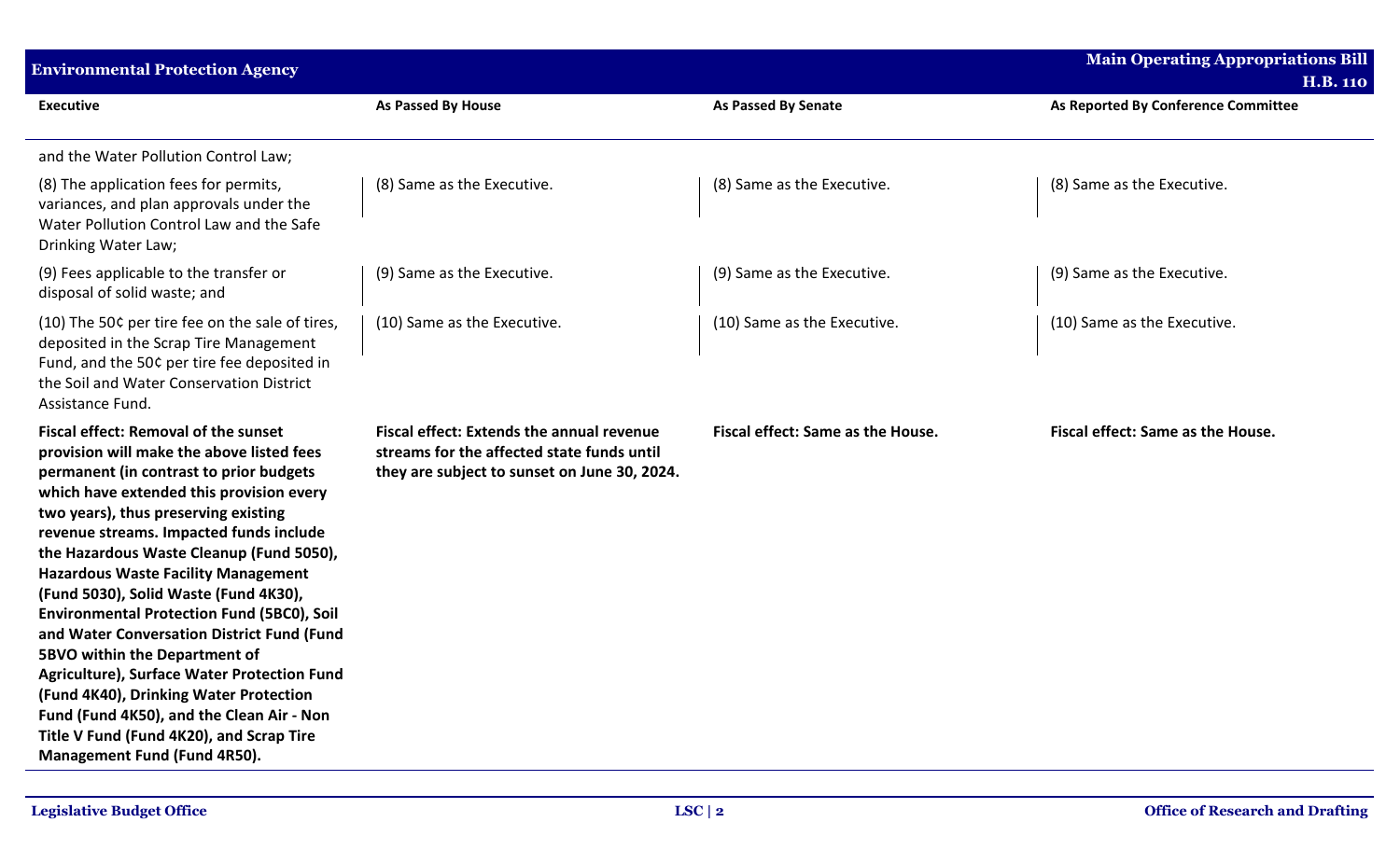| <b>Environmental Protection Agency</b>                                                                                                                                                                                                                                                                                                            |                                       |                                                                                                                                                                                                                     | <b>Main Operating Appropriations Bill</b>    |
|---------------------------------------------------------------------------------------------------------------------------------------------------------------------------------------------------------------------------------------------------------------------------------------------------------------------------------------------------|---------------------------------------|---------------------------------------------------------------------------------------------------------------------------------------------------------------------------------------------------------------------|----------------------------------------------|
|                                                                                                                                                                                                                                                                                                                                                   |                                       |                                                                                                                                                                                                                     | <b>H.B. 110</b>                              |
| <b>Executive</b>                                                                                                                                                                                                                                                                                                                                  | <b>As Passed By House</b>             | <b>As Passed By Senate</b>                                                                                                                                                                                          | As Reported By Conference Committee          |
| <b>Scrap tire abatement</b><br>EPACD11                                                                                                                                                                                                                                                                                                            |                                       |                                                                                                                                                                                                                     |                                              |
| 3734.85<br><b>R.C.</b>                                                                                                                                                                                                                                                                                                                            | 3734.85<br><b>R.C.</b>                | R.C.<br>3734.85                                                                                                                                                                                                     | R.C.<br>3734.85                              |
| Increases, from 5,000 to 10,000, the number<br>of scrap tires that can be removed from a<br>person's property by EPA at no cost to the<br>property owner if certain conditions apply<br>(i.e. placement of scrap tires was not the<br>fault of the property owner) and allows the<br>EPA Director to increase the 10,000 scrap<br>tire threshold. | Same as the Executive.                | Same as the Executive.                                                                                                                                                                                              | Same as the Executive.                       |
| Fiscal effect: There may be a reduction in<br>revenue from the issuance of liens on<br>property for potential cleanup costs.<br>However, certain conditions still must be<br>met by the property owner. Any impact is<br>likely to be minimal.                                                                                                    | Fiscal effect: Same as the Executive. | <b>Fiscal effect: Same as the Executive.</b>                                                                                                                                                                        | <b>Fiscal effect: Same as the Executive.</b> |
| EPACD14 Household sewage treatment system fees                                                                                                                                                                                                                                                                                                    |                                       |                                                                                                                                                                                                                     |                                              |
|                                                                                                                                                                                                                                                                                                                                                   |                                       | R.C.<br>3745.11                                                                                                                                                                                                     | R.C.<br>3745.11                              |
| (1) No provision.                                                                                                                                                                                                                                                                                                                                 | (1) No provision.                     | (1) Eliminates the \$100 fee for renewal of<br>coverage under an NPDES general permit for<br>a household sewage treatment system.                                                                                   | (1) Same as the Senate.                      |
| (2) No provision.                                                                                                                                                                                                                                                                                                                                 | (2) No provision.                     | (2) Reduces the additional survey fee that<br>laboratories must pay to the Ohio EPA to<br>add analysts or additional accepted<br>analytical techniques between triennial<br>renewal surveys, from \$1,800 to \$500. | (2) Same as the Senate.                      |
| (3) No provision.                                                                                                                                                                                                                                                                                                                                 | (3) No provision.                     | (3) Corrects the definition of "MF" that is<br>associated with laboratory fees by changing<br>it from "microfiltration" to "membrane                                                                                | (3) Same as the Senate.                      |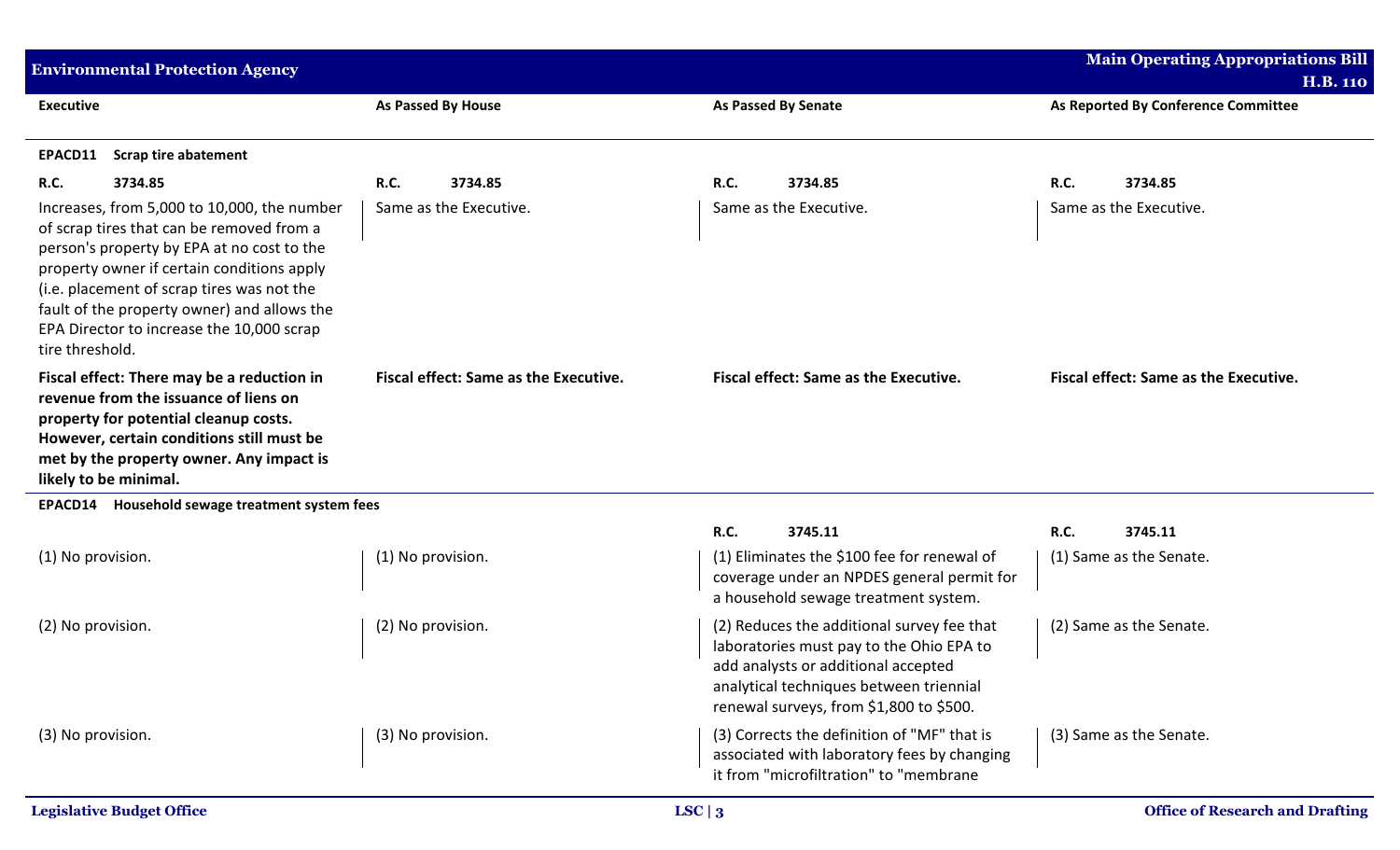|                  | <b>Environmental Protection Agency</b>                                                                                                                                                                                                                                   |                           |                                       |              |                                                                                                                                                                                                                                                                                                                                                                                                                                               |      | <b>Main Operating Appropriations Bill</b> |
|------------------|--------------------------------------------------------------------------------------------------------------------------------------------------------------------------------------------------------------------------------------------------------------------------|---------------------------|---------------------------------------|--------------|-----------------------------------------------------------------------------------------------------------------------------------------------------------------------------------------------------------------------------------------------------------------------------------------------------------------------------------------------------------------------------------------------------------------------------------------------|------|-------------------------------------------|
|                  |                                                                                                                                                                                                                                                                          |                           |                                       |              |                                                                                                                                                                                                                                                                                                                                                                                                                                               |      | <b>H.B. 110</b>                           |
| <b>Executive</b> |                                                                                                                                                                                                                                                                          | <b>As Passed By House</b> |                                       |              | <b>As Passed By Senate</b>                                                                                                                                                                                                                                                                                                                                                                                                                    |      | As Reported By Conference Committee       |
|                  |                                                                                                                                                                                                                                                                          |                           |                                       | filtration." |                                                                                                                                                                                                                                                                                                                                                                                                                                               |      |                                           |
|                  |                                                                                                                                                                                                                                                                          |                           |                                       |              | Fiscal effect: Elimination of the \$100<br>renewal fee will result in a \$360,000<br>average annual loss to Fund 4K40 (fee was<br>not collected during most recent 5-year<br>renewal cycle). The reduction of the survey<br>fee that laboratories must pay to the Ohio<br>EPA will bring the fees more in line with<br>actual agency workload costs, as most<br>surveys are done remotely; annual loss<br>estimated at \$56,000 to Fund 4K50. |      | Fiscal effect: Same as the Senate.        |
| <b>EPACD5</b>    | Fee elimination - scrap tire and non-Title V air contaminant source                                                                                                                                                                                                      |                           |                                       |              |                                                                                                                                                                                                                                                                                                                                                                                                                                               |      |                                           |
| <b>R.C.</b>      | 3745.11                                                                                                                                                                                                                                                                  | <b>R.C.</b>               | 3745.11                               | R.C.         | 3745.11                                                                                                                                                                                                                                                                                                                                                                                                                                       | R.C. | 3745.11                                   |
| Waste Law.       | (1) Eliminates the \$15 application fee for the<br>following: (a) a registration certificate<br>necessary for certain scrap tire collection<br>facilities and (b) a permit, or variance, or<br>plan approval under the Solid and Hazardous                               |                           | (1) Same as the Executive.            |              | (1) Same as the Executive.                                                                                                                                                                                                                                                                                                                                                                                                                    |      | (1) Same as the Executive.                |
|                  | (2) Eliminates a non-Title V air contaminant<br>source fee schedule that only applied from<br>January 1, 1994, to December 31, 2003.                                                                                                                                     |                           | (2) Same as the Executive.            |              | (2) Same as the Executive.                                                                                                                                                                                                                                                                                                                                                                                                                    |      | (2) Same as the Executive.                |
|                  | Fiscal effect: Total revenue since 2009 from<br>the \$15 fees has been under \$500, but<br>internal processing costs have exceeded<br>\$3,000. The net effect of this provision will<br>be to save an indeterminate annual amount<br>in administrative costs to the EPA. |                           | Fiscal effect: Same as the Executive. |              | Fiscal effect: Same as the Executive.                                                                                                                                                                                                                                                                                                                                                                                                         |      | Fiscal effect: Same as the Executive.     |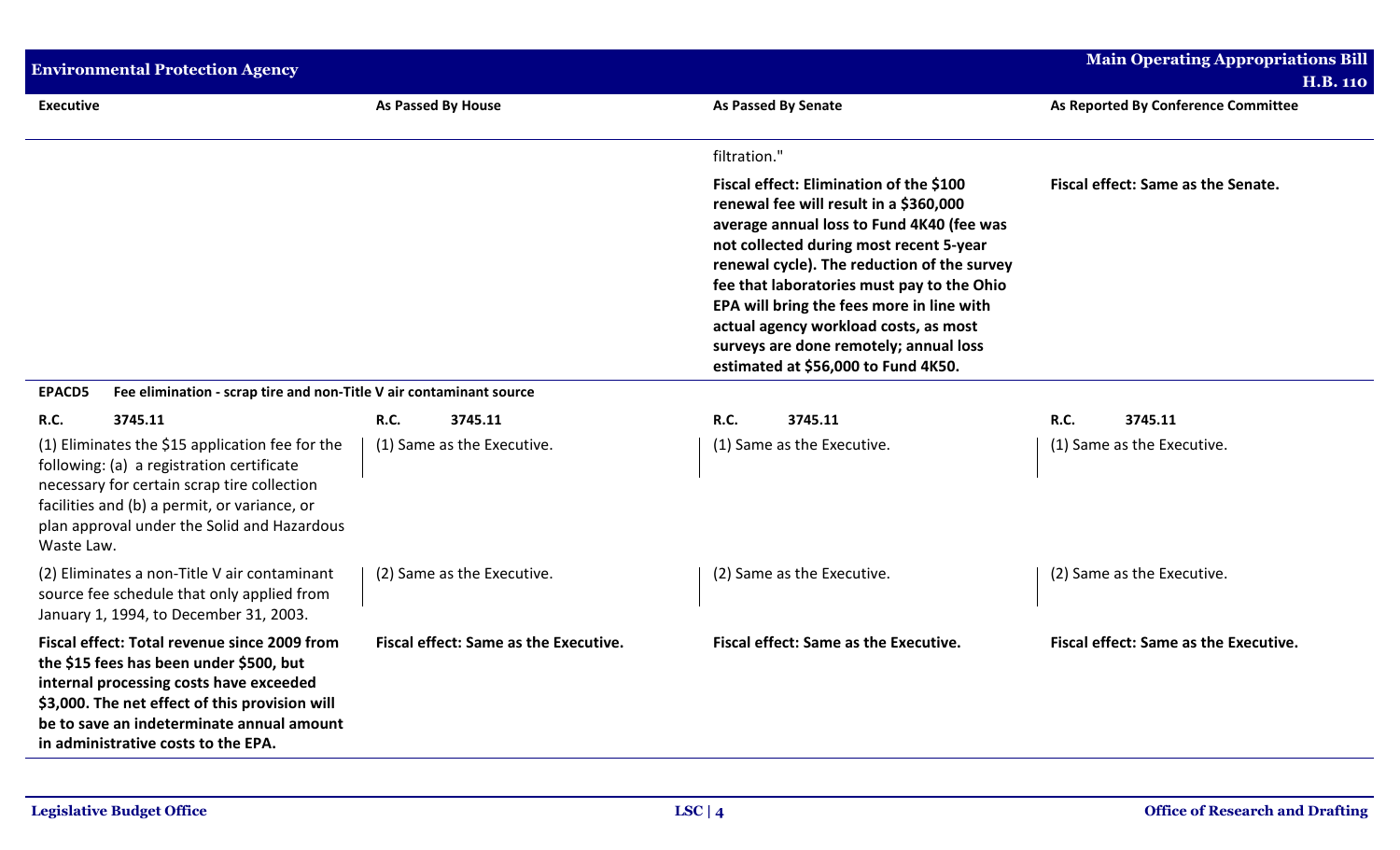|                  | <b>Environmental Protection Agency</b>                                                                                                                                                                                                                                                                     |                    |                                                                                                                                                                                               |                            |                                                                                                                                                                                               | <b>Main Operating Appropriations Bill</b><br><b>H.B. 110</b> |                                                                                                                                                                                               |  |
|------------------|------------------------------------------------------------------------------------------------------------------------------------------------------------------------------------------------------------------------------------------------------------------------------------------------------------|--------------------|-----------------------------------------------------------------------------------------------------------------------------------------------------------------------------------------------|----------------------------|-----------------------------------------------------------------------------------------------------------------------------------------------------------------------------------------------|--------------------------------------------------------------|-----------------------------------------------------------------------------------------------------------------------------------------------------------------------------------------------|--|
| <b>Executive</b> |                                                                                                                                                                                                                                                                                                            | As Passed By House |                                                                                                                                                                                               | <b>As Passed By Senate</b> |                                                                                                                                                                                               |                                                              | As Reported By Conference Committee                                                                                                                                                           |  |
| EPACD7           | Certified and accredited laboratories under the VAP                                                                                                                                                                                                                                                        |                    |                                                                                                                                                                                               |                            |                                                                                                                                                                                               |                                                              |                                                                                                                                                                                               |  |
| R.C.             | 3746.01, 3746.04, 122.65, 3746.071<br>(3746.07), 3746.09, 3746.10,<br>3746.11, 3746.12, 3746.13,<br>3746.17, 3746.18, 3746.19,<br>3746.20, 3746.21, 3746.31, and<br>3746.35 Repealed: 3746.07                                                                                                              | <b>R.C.</b>        | 3746.01, 3746.04, 122.65, 3746.071<br>(3746.07), 3746.09, 3746.10,<br>3746.11, 3746.12, 3746.13,<br>3746.17, 3746.18, 3746.19,<br>3746.20, 3746.21, 3746.31, and<br>3746.35 Repealed: 3746.07 | <b>R.C.</b>                | 3746.01, 3746.04, 122.65, 3746.071<br>(3746.07), 3746.09, 3746.10,<br>3746.11, 3746.12, 3746.13,<br>3746.17, 3746.18, 3746.19,<br>3746.20, 3746.21, 3746.31, and<br>3746.35 Repealed: 3746.07 | <b>R.C.</b>                                                  | 3746.01, 3746.04, 122.65, 3746.071<br>(3746.07), 3746.09, 3746.10,<br>3746.11, 3746.12, 3746.13,<br>3746.17, 3746.18, 3746.19,<br>3746.20, 3746.21, 3746.31, and<br>3746.35 Repealed: 3746.07 |  |
| under the VAP.   | (1) Eliminates the EPA Director's authority to<br>certify laboratories for purposes of<br>performing analyses under the Voluntary<br>Action Program (VAP) and instead specifies<br>that a laboratory must hold a valid<br>accreditation from a specified outside<br>accreditation body to perform analyses |                    | (1) Same as the Executive.                                                                                                                                                                    |                            | (1) Same as the Executive.                                                                                                                                                                    |                                                              | (1) Same as the Executive.                                                                                                                                                                    |  |
| analyses.        | (2) Requires, generally, a person<br>participating in the VAP to use the services<br>of an accredited laboratory to perform                                                                                                                                                                                |                    | (2) Same as the Executive.                                                                                                                                                                    |                            | (2) Same as the Executive.                                                                                                                                                                    |                                                              | (2) Same as the Executive.                                                                                                                                                                    |  |
|                  | (3) Specifies that a certified professional may<br>use data analyzed by a certified laboratory<br>before the bill's effective date.                                                                                                                                                                        |                    | (3) Same as the Executive.                                                                                                                                                                    |                            | (3) Same as the Executive.                                                                                                                                                                    |                                                              | (3) Same as the Executive.                                                                                                                                                                    |  |
|                  | (4) Prohibits the Director from contracting<br>with an accredited laboratory to perform an<br>audit if the laboratory performed any<br>analyses that formed the basis for the<br>issuance of a no further action letter in<br>connection with the audit.                                                   |                    | (4) Same as the Executive.                                                                                                                                                                    |                            | (4) Same as the Executive.                                                                                                                                                                    |                                                              | (4) Same as the Executive.                                                                                                                                                                    |  |
| the VAP.         | (5) Eliminates outdated provisions governing                                                                                                                                                                                                                                                               |                    | (5) Same as the Executive.                                                                                                                                                                    |                            | (5) Same as the Executive.                                                                                                                                                                    |                                                              | (5) Same as the Executive.                                                                                                                                                                    |  |
|                  | <b>Legislative Budget Office</b>                                                                                                                                                                                                                                                                           |                    |                                                                                                                                                                                               | LSC $\vert 5$              |                                                                                                                                                                                               |                                                              | <b>Office of Research and Drafting</b>                                                                                                                                                        |  |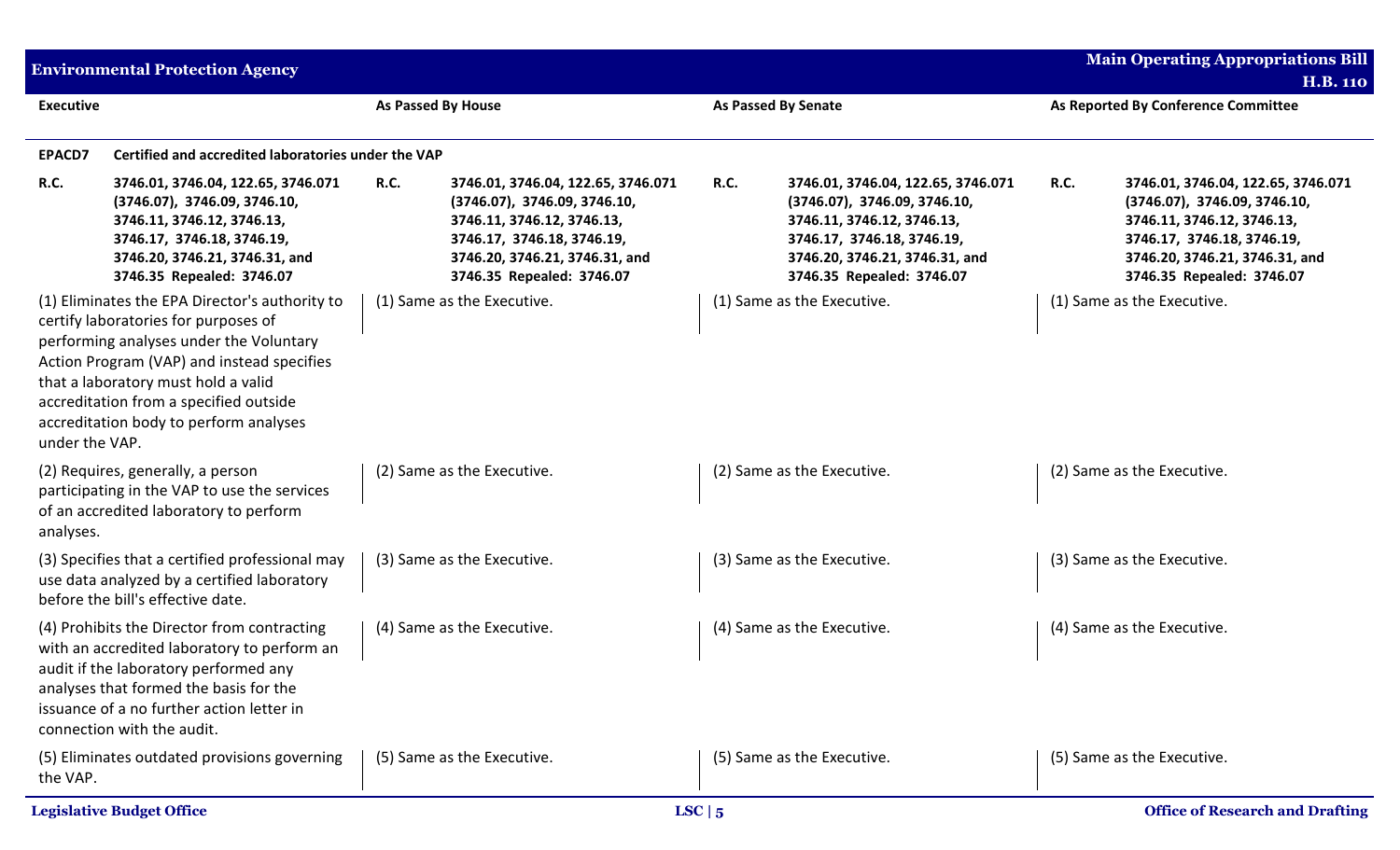| <b>Environmental Protection Agency</b>                                                                                                                                                                                                                                                                                                                                      |                                       |                                       | <b>Main Operating Appropriations Bill</b><br><b>H.B. 110</b> |
|-----------------------------------------------------------------------------------------------------------------------------------------------------------------------------------------------------------------------------------------------------------------------------------------------------------------------------------------------------------------------------|---------------------------------------|---------------------------------------|--------------------------------------------------------------|
| <b>Executive</b>                                                                                                                                                                                                                                                                                                                                                            | <b>As Passed By House</b>             | <b>As Passed By Senate</b>            | As Reported By Conference Committee                          |
| Fiscal effect: As a result of eliminating<br>certain certification fees, the Voluntary<br>Action Fund (Fund 4R90) may experience a<br>loss in annual revenue. However, by<br>leveraging the accreditation process of<br>outside accreditation bodies,<br>administrative efficiencies may be created,<br>offsetting, either in whole or in part, any<br>loss in fee revenue. | Fiscal effect: Same as the Executive. | Fiscal effect: Same as the Executive. | Fiscal effect: Same as the Executive.                        |
| <b>Lead free definition</b><br><b>EPACD8</b>                                                                                                                                                                                                                                                                                                                                |                                       |                                       |                                                              |
| R.C.<br>6109.10<br>(1) Replaces the current definition of "lead<br>free" that establishes the maximum<br>permissible percentage of lead that certain<br>plumbing fixtures may contain, with a<br>requirement that the EPA Director adopt<br>rules establishing the definition.                                                                                              | (1) No provision.                     | (1) No provision.                     | (1) No provision.                                            |
| (2) Requires the EPA Director, when<br>establishing the definition, to use standards<br>that are not less stringent than those<br>established under the federal Safe Drinking<br>Water Act.                                                                                                                                                                                 | (2) No provision.                     | (2) No provision.                     | (2) No provision.                                            |
| Fiscal effect: The EPA may experience an<br>administrative cost increase to develop and<br>adopt rules to align with recent federal rule<br>changes.                                                                                                                                                                                                                        |                                       |                                       |                                                              |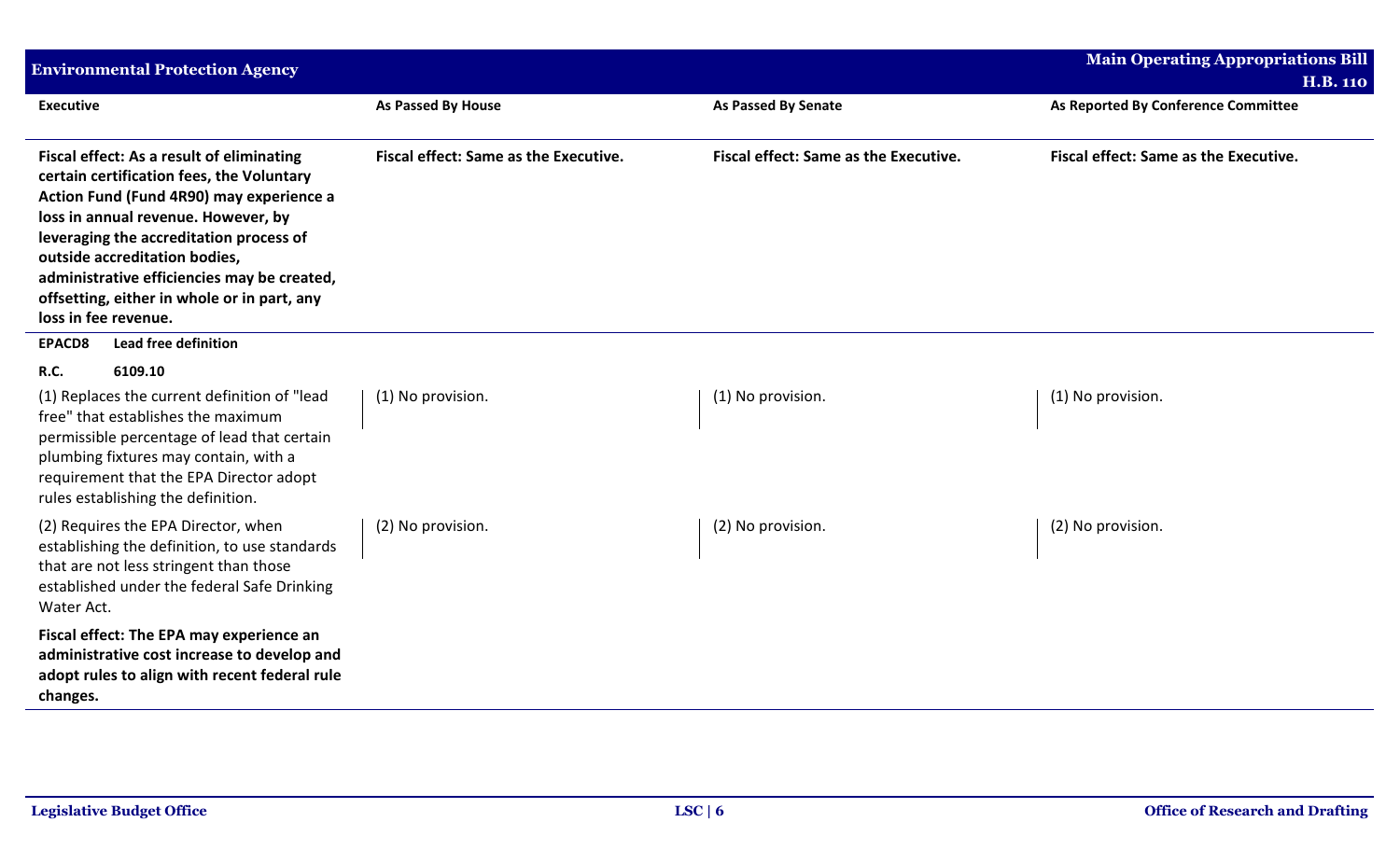| <b>Environmental Protection Agency</b>                                                                                                                                                                                                                                                                                                                                                                                                                            |                                                                                           | <b>Main Operating Appropriations Bill</b> |                                                        |  |
|-------------------------------------------------------------------------------------------------------------------------------------------------------------------------------------------------------------------------------------------------------------------------------------------------------------------------------------------------------------------------------------------------------------------------------------------------------------------|-------------------------------------------------------------------------------------------|-------------------------------------------|--------------------------------------------------------|--|
| <b>Executive</b>                                                                                                                                                                                                                                                                                                                                                                                                                                                  | <b>As Passed By House</b>                                                                 | <b>As Passed By Senate</b>                | <b>H.B. 110</b><br>As Reported By Conference Committee |  |
|                                                                                                                                                                                                                                                                                                                                                                                                                                                                   |                                                                                           |                                           |                                                        |  |
| EPACD10                                                                                                                                                                                                                                                                                                                                                                                                                                                           | Lead and copper notification rules: community and nontransient noncommunity water systems |                                           |                                                        |  |
| 6109.121<br><b>R.C.</b>                                                                                                                                                                                                                                                                                                                                                                                                                                           | R.C.<br>6109.121                                                                          | 6109.121<br><b>R.C.</b>                   | R.C.<br>6109.121                                       |  |
| (1) Eliminates a requirement that the EPA<br>Director adopt rules setting specific<br>administrative penalties that apply to<br>community or nontransient noncommunity<br>water systems for violations of notice<br>requirements regarding lead and copper<br>laboratory results, and instead authorizes<br>the Director to assess the administrative<br>penalties under existing guidelines that<br>apply to other violations of the Safe Drinking<br>Water Law. | (1) Same as the Executive.                                                                | (1) Same as the Executive.                | (1) Same as the Executive.                             |  |
| (2) Shifts reporting and other requirements<br>regarding lead and copper contamination<br>from statute to a rules-based system<br>administered by the Director.                                                                                                                                                                                                                                                                                                   | (2) Same as the Executive.                                                                | (2) Same as the Executive.                | (2) Same as the Executive.                             |  |
| (3) Increases the timeframe (from two<br>business days to not more than 30 business<br>days after the receipt of laboratory results)<br>within which the owner or operator of a<br>community and/or nontransient<br>noncommunity water system must notify<br>residents when a tap sample does not<br>exceed the applicable lead threshold.                                                                                                                        | (3) Same as the Executive.                                                                | (3) Same as the Executive.                | (3) Same as the Executive.                             |  |
| (4) Requires the owner or operator of those<br>systems to update and resubmit maps<br>according to a schedule determined by the<br>Director but no less frequently than required<br>under the Safe Drinking Water Act, rather                                                                                                                                                                                                                                     | (4) Same as the Executive.                                                                | (4) Same as the Executive.                | (4) Same as the Executive.                             |  |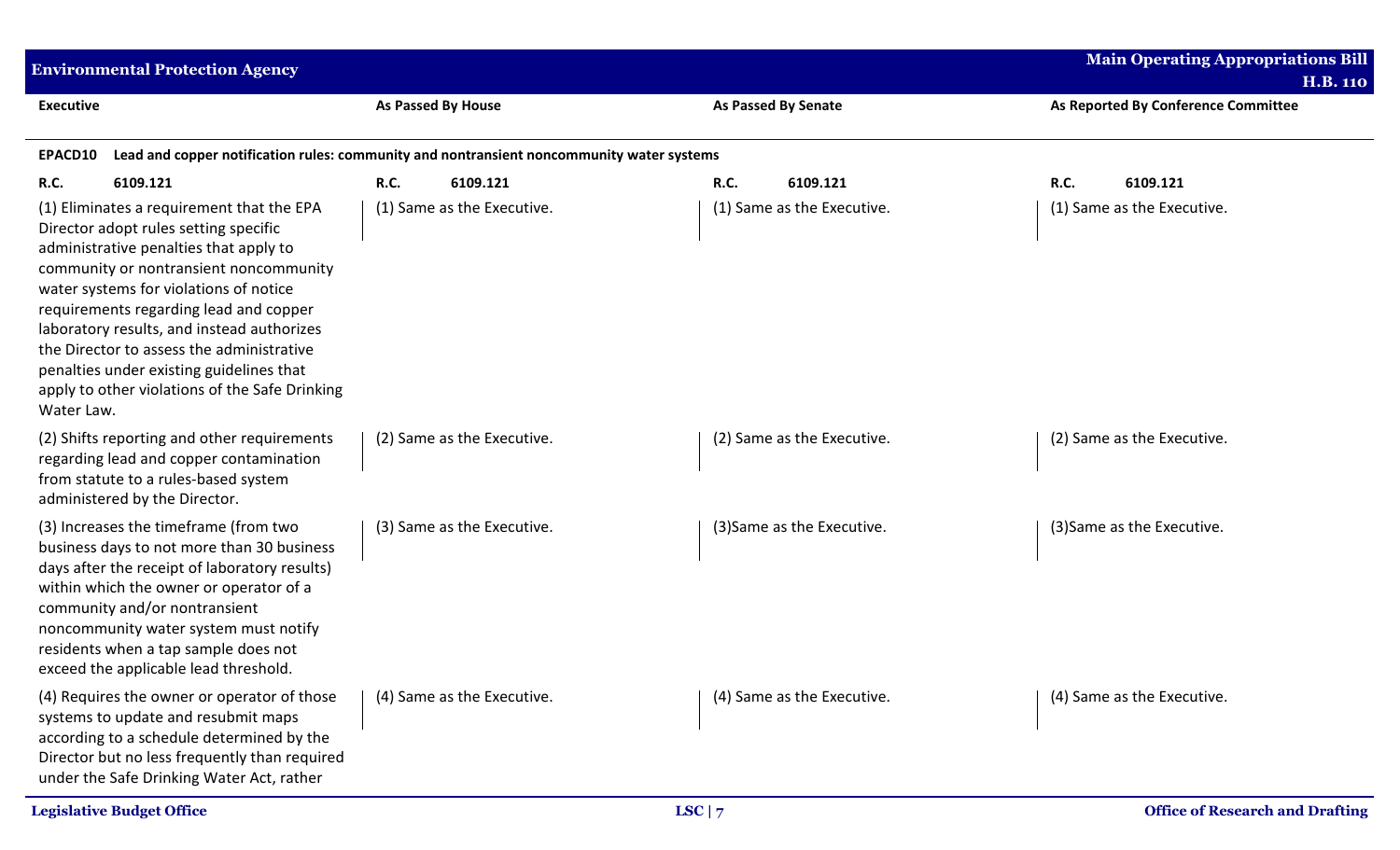| <b>Environmental Protection Agency</b>                                                                                                                                                                                                                                                                                                              |                                              |                                              | <b>Main Operating Appropriations Bill</b> |
|-----------------------------------------------------------------------------------------------------------------------------------------------------------------------------------------------------------------------------------------------------------------------------------------------------------------------------------------------------|----------------------------------------------|----------------------------------------------|-------------------------------------------|
|                                                                                                                                                                                                                                                                                                                                                     |                                              |                                              | <b>H.B. 110</b>                           |
| <b>Executive</b>                                                                                                                                                                                                                                                                                                                                    | <b>As Passed By House</b>                    | <b>As Passed By Senate</b>                   | As Reported By Conference Committee       |
| than every five years as in current law.                                                                                                                                                                                                                                                                                                            |                                              |                                              |                                           |
| (5) Eliminates a requirement that the<br>Director provide financial assistance from<br>the Drinking Water Assistance Fund to<br>community and nontransient noncommunity<br>water systems for the purpose of fulfilling<br>the notice and mapping requirements.                                                                                      | (5) Same as the Executive.                   | (5) Same as the Executive.                   | (5) Same as the Executive.                |
| Fiscal effect: These changes are expected to<br>result in indeterminate cost savings to EPA<br>and locally operated water systems. The<br>provision will align the R.C. with recent<br>federal rule changes, potentially preventing<br>costly and duplicative efforts that exceed<br>current notification requirements<br>concerning water systems. | Fiscal effect: Same as the Executive.        | Fiscal effect: Same as the Executive.        | Fiscal effect: Same as the Executive.     |
| EPACD6<br>Isolated wetland mitigation ratio table reference                                                                                                                                                                                                                                                                                         |                                              |                                              |                                           |
| 6111.027<br><b>R.C.</b>                                                                                                                                                                                                                                                                                                                             | <b>R.C.</b><br>6111.027                      | <b>R.C.</b><br>6111.027                      | <b>R.C.</b><br>6111.027                   |
| Corrects an incorrect division reference to<br>the Ohio Administrative Code.                                                                                                                                                                                                                                                                        | Same as the Executive.                       | Same as the Executive.                       | Same as the Executive.                    |
| <b>Fiscal effect: None.</b>                                                                                                                                                                                                                                                                                                                         | <b>Fiscal effect: Same as the Executive.</b> | <b>Fiscal effect: Same as the Executive.</b> | Fiscal effect: Same as the Executive.     |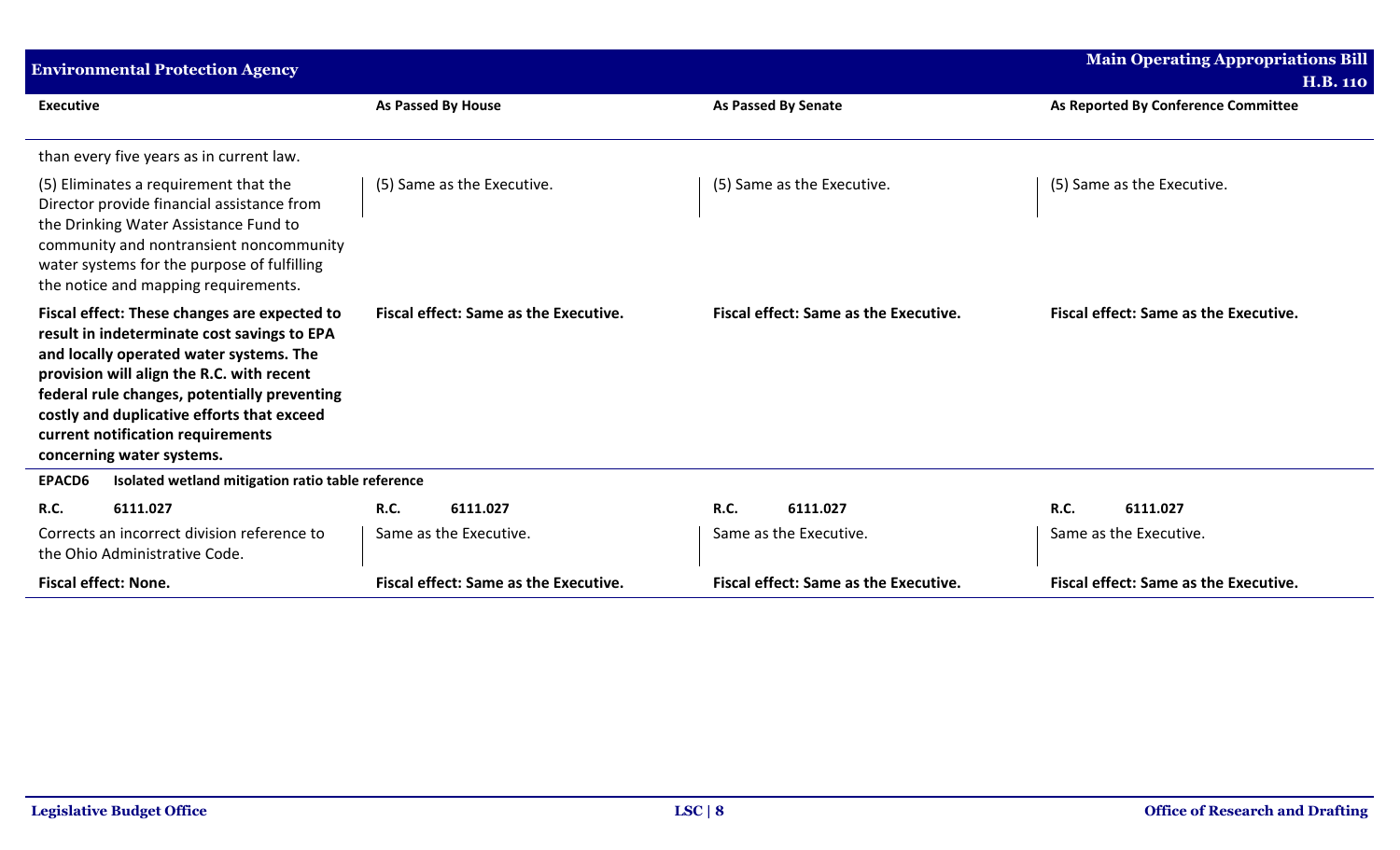| <b>Environmental Protection Agency</b>                                                                                                                                                                                                                                                                                                                                                                                                                                                                                                                                     |                                                                                                                                                                                   |                                       | <b>Main Operating Appropriations Bill</b> |
|----------------------------------------------------------------------------------------------------------------------------------------------------------------------------------------------------------------------------------------------------------------------------------------------------------------------------------------------------------------------------------------------------------------------------------------------------------------------------------------------------------------------------------------------------------------------------|-----------------------------------------------------------------------------------------------------------------------------------------------------------------------------------|---------------------------------------|-------------------------------------------|
|                                                                                                                                                                                                                                                                                                                                                                                                                                                                                                                                                                            |                                                                                                                                                                                   |                                       | <b>H.B. 110</b>                           |
| <b>Executive</b>                                                                                                                                                                                                                                                                                                                                                                                                                                                                                                                                                           | As Passed By House                                                                                                                                                                | <b>As Passed By Senate</b>            | As Reported By Conference Committee       |
|                                                                                                                                                                                                                                                                                                                                                                                                                                                                                                                                                                            |                                                                                                                                                                                   |                                       |                                           |
| Practical qualification level (PQL) - water pollution control<br><b>EPACD9</b>                                                                                                                                                                                                                                                                                                                                                                                                                                                                                             |                                                                                                                                                                                   |                                       |                                           |
| <b>R.C.</b><br>6111.13                                                                                                                                                                                                                                                                                                                                                                                                                                                                                                                                                     | 6111.13<br><b>R.C.</b>                                                                                                                                                            | <b>R.C.</b><br>6111.13                | <b>R.C.</b><br>6111.13                    |
| Specifies that, for purposes of determining<br>compliance with a pollutant discharge limit<br>set below the practical quantification level<br>(PQL), any reported value below (instead of<br>"at or below" as in current law) the PQL<br>constitutes compliance. (A PQL is the<br>minimum concentration of an analyte<br>(substance whose chemical constituents are<br>being measured) that can be measured with<br>a high degree of confidence that the analyte<br>is present at the reported concentration.<br>(Corrects a conflict between the R.C. and the<br>O.A.C.). | Same as the Executive.                                                                                                                                                            | Same as the Executive.                | Same as the Executive.                    |
| <b>Fiscal effect: None.</b>                                                                                                                                                                                                                                                                                                                                                                                                                                                                                                                                                | <b>Fiscal effect: Same as the Executive.</b>                                                                                                                                      | Fiscal effect: Same as the Executive. | Fiscal effect: Same as the Executive.     |
| EPACD13<br><b>Recycling projects</b>                                                                                                                                                                                                                                                                                                                                                                                                                                                                                                                                       |                                                                                                                                                                                   |                                       |                                           |
|                                                                                                                                                                                                                                                                                                                                                                                                                                                                                                                                                                            | 277.20<br>Section:                                                                                                                                                                |                                       | 277.20<br>Section:                        |
| No provision.                                                                                                                                                                                                                                                                                                                                                                                                                                                                                                                                                              | Requires GRF appropriation item 715404,<br>Recycling Projects, to be distributed to the<br>Geauga-Trumbull Solid Waste Management<br>District for recycling expanded polystyrene. | No provision.                         | Same as the House.                        |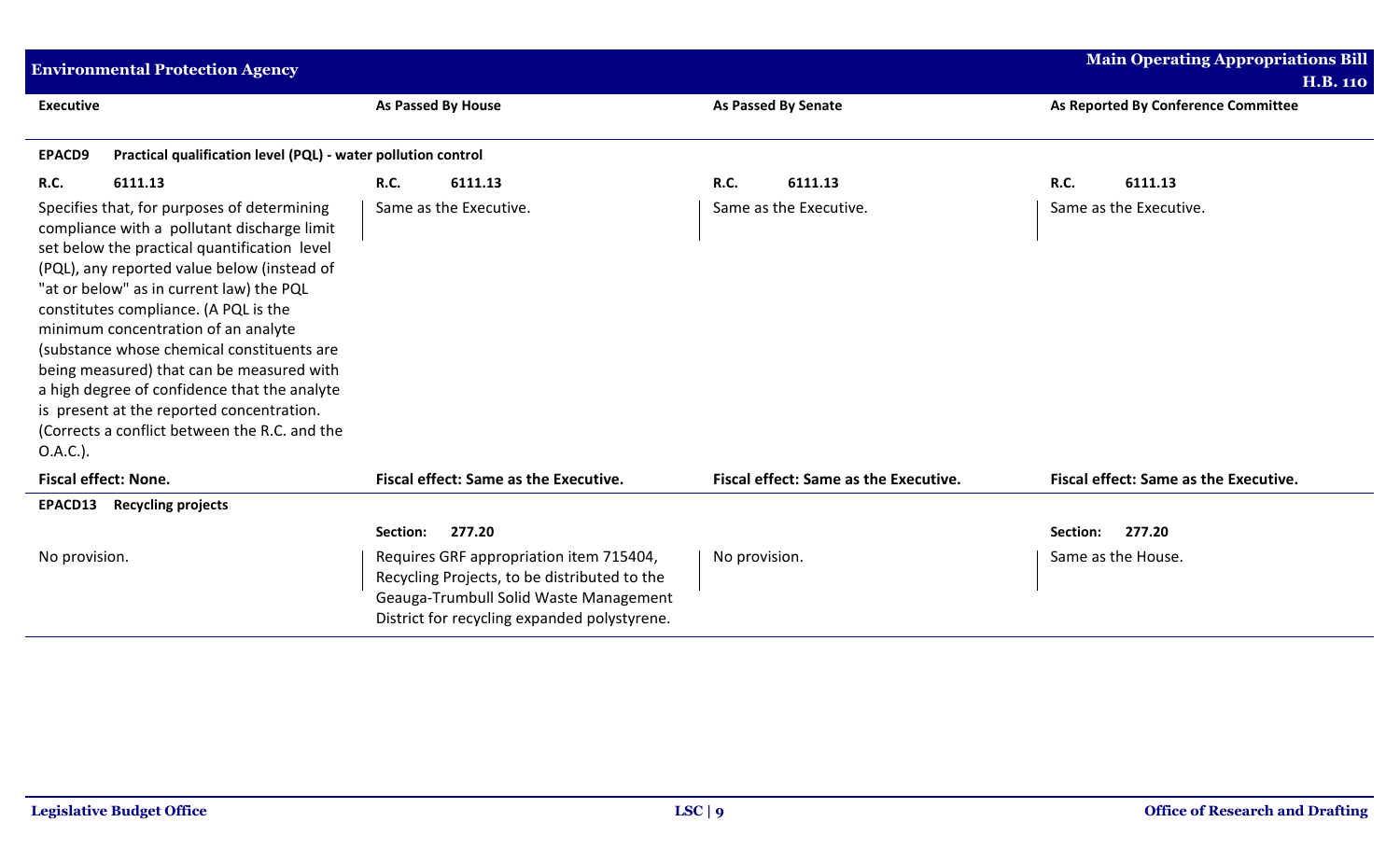|                  | <b>Environmental Protection Agency</b>                                                                                                                                                                                                                                                                                                         |                                                                    |                                                                                                                    | <b>Main Operating Appropriations Bill</b><br><b>H.B. 110</b> |
|------------------|------------------------------------------------------------------------------------------------------------------------------------------------------------------------------------------------------------------------------------------------------------------------------------------------------------------------------------------------|--------------------------------------------------------------------|--------------------------------------------------------------------------------------------------------------------|--------------------------------------------------------------|
| <b>Executive</b> |                                                                                                                                                                                                                                                                                                                                                | As Passed By House                                                 | <b>As Passed By Senate</b>                                                                                         | As Reported By Conference Committee                          |
| EPACD1           | <b>Cash transfer to the Auto Emissions Test Fund</b>                                                                                                                                                                                                                                                                                           |                                                                    |                                                                                                                    |                                                              |
| Section:         | 277.20                                                                                                                                                                                                                                                                                                                                         | 277.20<br>Section:                                                 | 277.20<br>Section:                                                                                                 | 277.20<br>Section:                                           |
|                  | Permits the OBM Director, at the request of<br>the EPA Director, to transfer \$1,500,000 in<br>each fiscal year from the Scrap Tire<br>Management Fund (Fund 4R50) to the Auto<br>Emissions Test Fund (Fund 5BY0).                                                                                                                             | Same as the Executive, but requires<br>Controlling Board approval. | Same as the House, but increases the<br>amount of the cash transfer from Fund 4R50<br>to Fund 5BY0 to \$2,700,000. | Same as the Senate.                                          |
| EPACD2           | Areawide planning agencies                                                                                                                                                                                                                                                                                                                     |                                                                    |                                                                                                                    |                                                              |
| Section:         | 277.20                                                                                                                                                                                                                                                                                                                                         | 277.20<br>Section:                                                 | 277.20<br>Section:                                                                                                 | 277.20<br>Section:                                           |
|                  | Permits the EPA Director to award grants<br>from DPF Fund 5BC0 appropriation item<br>715687, Areawide Planning Agencies, to<br>areawide planning agencies engaged in<br>areawide water quality management and<br>planning activities in accordance with the<br>nonpoint source pollution control provisions<br>of the federal Clean Water Act. | Same as the Executive.                                             | Same as the Executive.                                                                                             | Same as the Executive.                                       |
| EPACD3           | <b>H2Ohio Fund</b>                                                                                                                                                                                                                                                                                                                             |                                                                    |                                                                                                                    |                                                              |
| Section:         | 277.20                                                                                                                                                                                                                                                                                                                                         | 277.20<br>Section:                                                 | 277.20<br>Section:                                                                                                 | 277.20<br>Section:                                           |
|                  | Permits the EPA Director to certify to the<br>OBM Director an amount up to the<br>unexpended, unencumbered balance of DPF<br>Fund 6H20 appropriation item 715695,<br>H2Ohio, at the end of fiscal year 2022, and<br>reappropriates that amount for FY 2023.                                                                                    | Same as the Executive, but requires<br>Controlling Board approval. | Same as the House.                                                                                                 | Same as the House.                                           |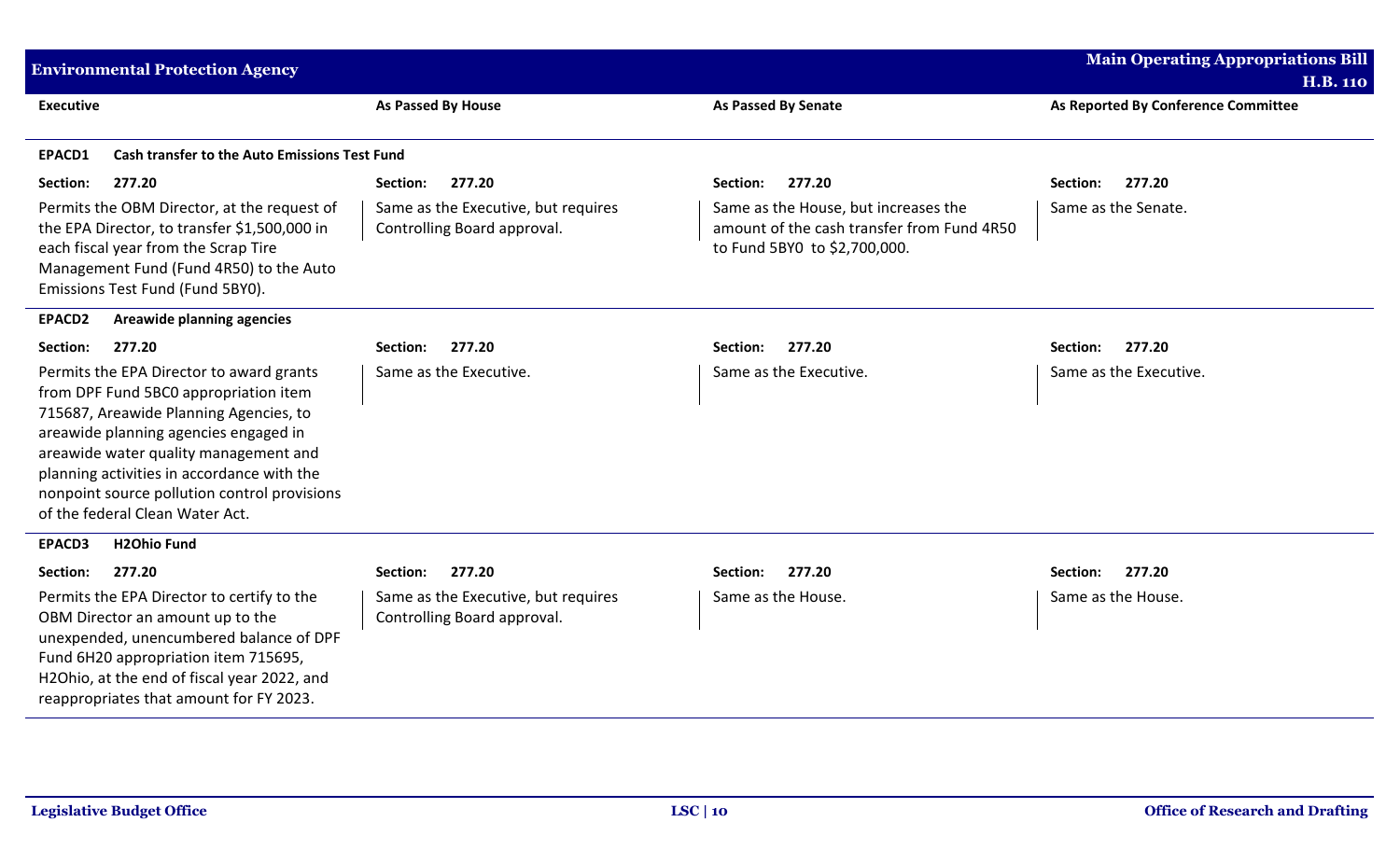|                  | <b>Environmental Protection Agency</b>                                                                                                                                                                                                                                                                                                                                                                                                                                                                                                                                                                                                                                                                                                          |             |                                                                                                                                        |             |                                                                                                                                        |             | <b>Main Operating Appropriations Bill</b>                                                                                              |
|------------------|-------------------------------------------------------------------------------------------------------------------------------------------------------------------------------------------------------------------------------------------------------------------------------------------------------------------------------------------------------------------------------------------------------------------------------------------------------------------------------------------------------------------------------------------------------------------------------------------------------------------------------------------------------------------------------------------------------------------------------------------------|-------------|----------------------------------------------------------------------------------------------------------------------------------------|-------------|----------------------------------------------------------------------------------------------------------------------------------------|-------------|----------------------------------------------------------------------------------------------------------------------------------------|
|                  |                                                                                                                                                                                                                                                                                                                                                                                                                                                                                                                                                                                                                                                                                                                                                 |             |                                                                                                                                        |             |                                                                                                                                        |             | <b>H.B. 110</b>                                                                                                                        |
| <b>Executive</b> |                                                                                                                                                                                                                                                                                                                                                                                                                                                                                                                                                                                                                                                                                                                                                 |             | <b>As Passed By House</b>                                                                                                              |             | <b>As Passed By Senate</b>                                                                                                             |             | As Reported By Conference Committee                                                                                                    |
|                  |                                                                                                                                                                                                                                                                                                                                                                                                                                                                                                                                                                                                                                                                                                                                                 |             |                                                                                                                                        |             |                                                                                                                                        |             |                                                                                                                                        |
| OBMCD9           | OBM oversight over certain fund allocations                                                                                                                                                                                                                                                                                                                                                                                                                                                                                                                                                                                                                                                                                                     |             |                                                                                                                                        |             |                                                                                                                                        |             |                                                                                                                                        |
| R.C.             | 121.08, 121.084, 169.05, 901.91,<br>1121.30, 1181.06, 1321.21, 1707.37,<br>1733.321, 3701.831, 3737.71,<br>3745.014, 4735.211, 4763.15                                                                                                                                                                                                                                                                                                                                                                                                                                                                                                                                                                                                          | <b>R.C.</b> | 121.08, 121.084, 169.05, 901.91,<br>1121.30, 1181.06, 1321.21, 1707.37,<br>1733.321, 3701.831, 3737.71,<br>3745.014, 4735.211, 4763.15 | <b>R.C.</b> | 121.08, 121.084, 169.05, 901.91,<br>1121.30, 1181.06, 1321.21, 1707.37,<br>1733.321, 3701.831, 3737.71,<br>3745.014, 4735.211, 4763.15 | <b>R.C.</b> | 121.08, 121.084, 169.05, 901.91,<br>1121.30, 1181.06, 1321.21, 1707.37,<br>1733.321, 3701.831, 3737.71,<br>3745.014, 4735.211, 4763.15 |
| Fund.            | Eliminates the Director of Budget and<br>Management's oversight regarding internal<br>agency fund assessments and allocations for<br>the following funds: Division of<br>Administration Fund, Unclaimed Funds Trust<br>Fund, Division of Securities Fund, Industrial<br>Compliance Operating Fund, Division of Real<br>Estate Operating Fund, Real Estate Appraiser<br>Operating Fund, State Fire Marshal's Fund,<br>Banks Fund, Consumer Finance Fund, Credit<br>Unions Fund, and Financial Institutions Fund<br>(all administered by the Department of<br>Commerce); the Department of Agriculture's<br>operating funds; the Department of Health's<br>operating funds; and the Environmental<br>Protection Agency's Central Support Indirect |             | Same as the Executive.                                                                                                                 |             | Same as the Executive.                                                                                                                 |             | Same as the Executive.                                                                                                                 |
|                  | <b>Fiscal effect: None.</b>                                                                                                                                                                                                                                                                                                                                                                                                                                                                                                                                                                                                                                                                                                                     |             | <b>Fiscal effect: Same as the Executive.</b>                                                                                           |             | <b>Fiscal effect: Same as the Executive.</b>                                                                                           |             | <b>Fiscal effect: Same as the Executive.</b>                                                                                           |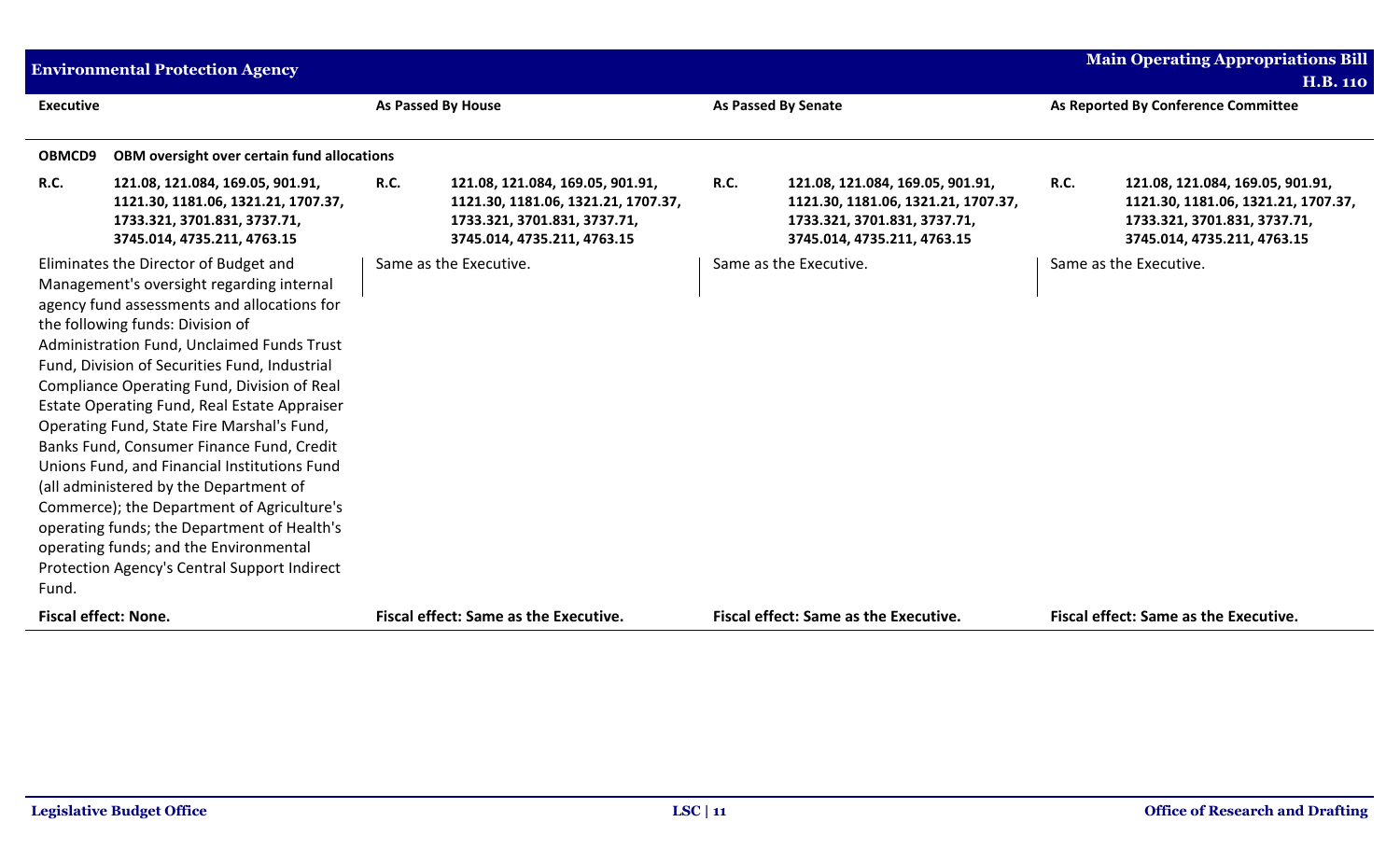| <b>Environmental Protection Agency</b>                                                                                                                                                                                                                               | <b>Main Operating Appropriations Bill</b><br><b>H.B. 110</b> |                            |                                     |  |  |  |  |  |  |
|----------------------------------------------------------------------------------------------------------------------------------------------------------------------------------------------------------------------------------------------------------------------|--------------------------------------------------------------|----------------------------|-------------------------------------|--|--|--|--|--|--|
| <b>Executive</b>                                                                                                                                                                                                                                                     | As Passed By House                                           | <b>As Passed By Senate</b> | As Reported By Conference Committee |  |  |  |  |  |  |
|                                                                                                                                                                                                                                                                      | <b>OBMCD40 Utility Radiological Safety Board assessments</b> |                            |                                     |  |  |  |  |  |  |
| 514.10<br>Section:                                                                                                                                                                                                                                                   | 514.10<br>Section:                                           | 514.10<br>Section:         | 514.10<br>Section:                  |  |  |  |  |  |  |
| Specifies the maximum amounts, unless the<br>agency and nuclear electric utility mutually<br>agree to a higher amount by contract, that<br>may be assessed against nuclear electric<br>utilities under RC 4937.05 (B) (2) and<br>deposited into the following funds: | Same as the Executive.                                       | Same as the Executive.     | Same as the Executive.              |  |  |  |  |  |  |
| \$101,130 in each of FY 2022 and FY 2023 to<br>the Utility Radiological Safety Fund (Fund<br>4E40) used by the Department of<br>Agriculture;                                                                                                                         | Same as the Executive.                                       | Same as the Executive.     | Same as the Executive.              |  |  |  |  |  |  |
| \$1,300,000 in each of FY 2022 and FY 2023<br>to the Radiation Emergency Response Fund<br>(Fund 6100) used by the Department of<br>Health;                                                                                                                           | Same as the Executive.                                       | Same as the Executive.     | Same as the Executive.              |  |  |  |  |  |  |
| \$325,370 in FY 2022 and \$332,287 in FY<br>2023 to the ER Radiological Safety Fund<br>(Fund 6440) used by the Environmental<br>Protection Agency; and                                                                                                               | Same as the Executive.                                       | Same as the Executive.     | Same as the Executive.              |  |  |  |  |  |  |
| \$1,368,624 in FY 2022 and \$1,378,304 in FY<br>2023 to the Emergency Response Plan Fund<br>(Fund 6570) used by the Department of<br>Public Safety.                                                                                                                  | Same as the Executive.                                       | Same as the Executive.     | Same as the Executive.              |  |  |  |  |  |  |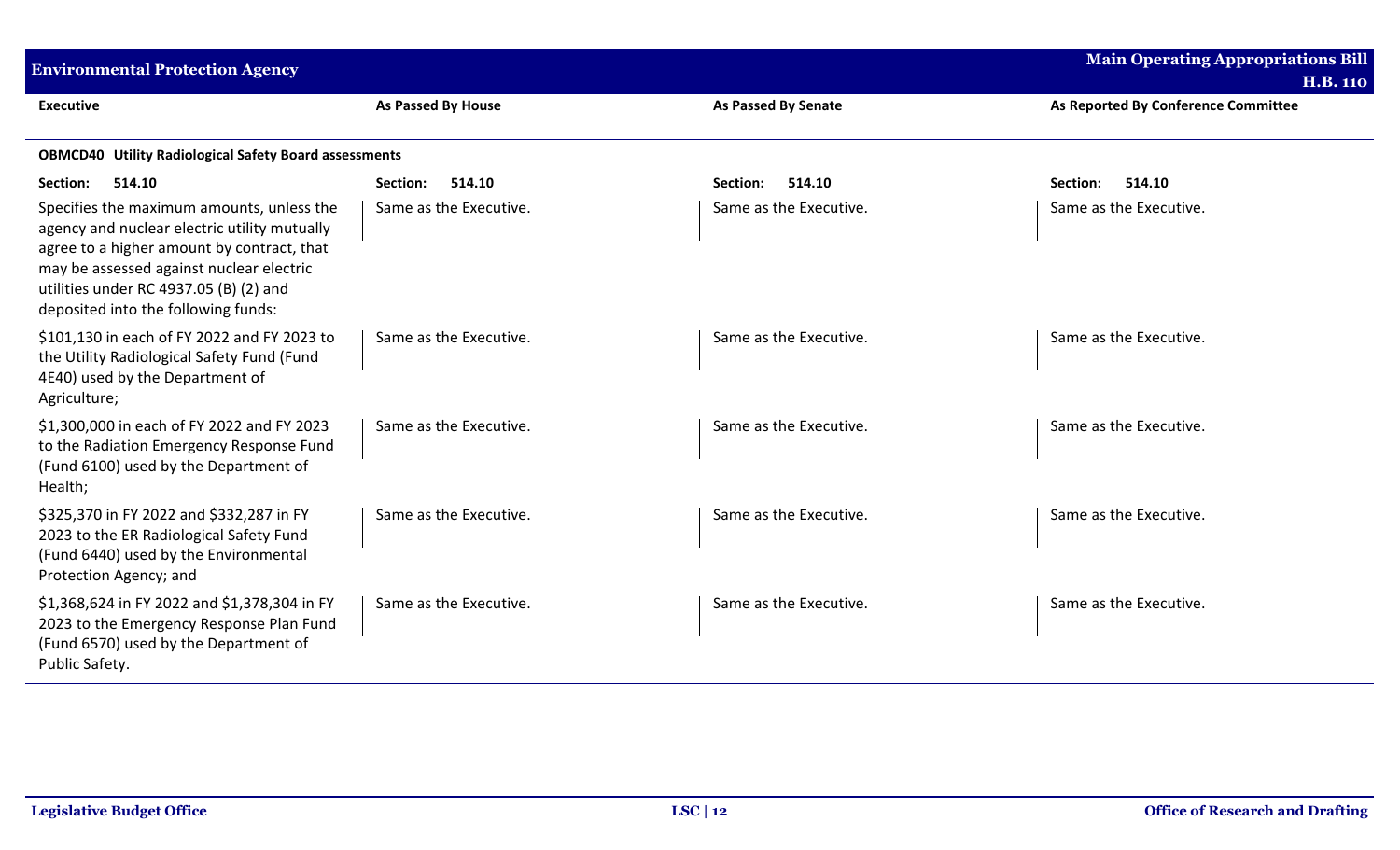| <b>Environmental Protection Agency</b>                                                                                                                                                                                                                                                                                                                                            |                                                                    |                            | <b>Main Operating Appropriations Bill</b><br><b>H.B. 110</b>                                                                                                                                                                                                                                                                                                                                                                                                          |  |
|-----------------------------------------------------------------------------------------------------------------------------------------------------------------------------------------------------------------------------------------------------------------------------------------------------------------------------------------------------------------------------------|--------------------------------------------------------------------|----------------------------|-----------------------------------------------------------------------------------------------------------------------------------------------------------------------------------------------------------------------------------------------------------------------------------------------------------------------------------------------------------------------------------------------------------------------------------------------------------------------|--|
| <b>Executive</b>                                                                                                                                                                                                                                                                                                                                                                  | As Passed By House                                                 | <b>As Passed By Senate</b> | As Reported By Conference Committee                                                                                                                                                                                                                                                                                                                                                                                                                                   |  |
| LECCD3<br>H2Ohio testimony before the General Assembly                                                                                                                                                                                                                                                                                                                            |                                                                    |                            |                                                                                                                                                                                                                                                                                                                                                                                                                                                                       |  |
|                                                                                                                                                                                                                                                                                                                                                                                   |                                                                    |                            | R.C.<br>126.60                                                                                                                                                                                                                                                                                                                                                                                                                                                        |  |
| No provision.                                                                                                                                                                                                                                                                                                                                                                     | No provision.                                                      | No provision.              | Requires the Executive Director of the Lake<br>Erie Commission, and the directors who<br>contribute to the required annual H2Ohio<br>report that addresses H2Ohio projects<br>(currently the Directors of Natural<br>Resources, Agriculture and Environmental<br>Protection) to appear and testify on the<br>report before both the House and Senate<br>Finance committees within 45 days after the<br>report is filed with the General Assembly<br>and the Governor. |  |
|                                                                                                                                                                                                                                                                                                                                                                                   |                                                                    |                            | <b>Fiscal effect: Minimal.</b>                                                                                                                                                                                                                                                                                                                                                                                                                                        |  |
| <b>H2Ohio Fund</b><br>LECCD <sub>2</sub>                                                                                                                                                                                                                                                                                                                                          |                                                                    |                            |                                                                                                                                                                                                                                                                                                                                                                                                                                                                       |  |
| Section:<br>319.10                                                                                                                                                                                                                                                                                                                                                                | 319.10<br>Section:                                                 | 319.10<br>Section:         | Section:<br>319.10                                                                                                                                                                                                                                                                                                                                                                                                                                                    |  |
| Permits the Director of the Lake Erie<br>Commission to certify to the Director of<br>Budget and Management, on July 1, 2022, or<br>as soon as possible thereafter, an amount<br>up to the unexpended, unencumbered<br>balance of DPF Fund 6H20 appropriation<br>item 780604, H2Ohio, at the end of FY 2022<br>to be reappropriated in FY 2023, and<br>reappropriates that amount. | Same as the Executive, but requires<br>Controlling Board approval. | Same as the House.         | Same as the House.                                                                                                                                                                                                                                                                                                                                                                                                                                                    |  |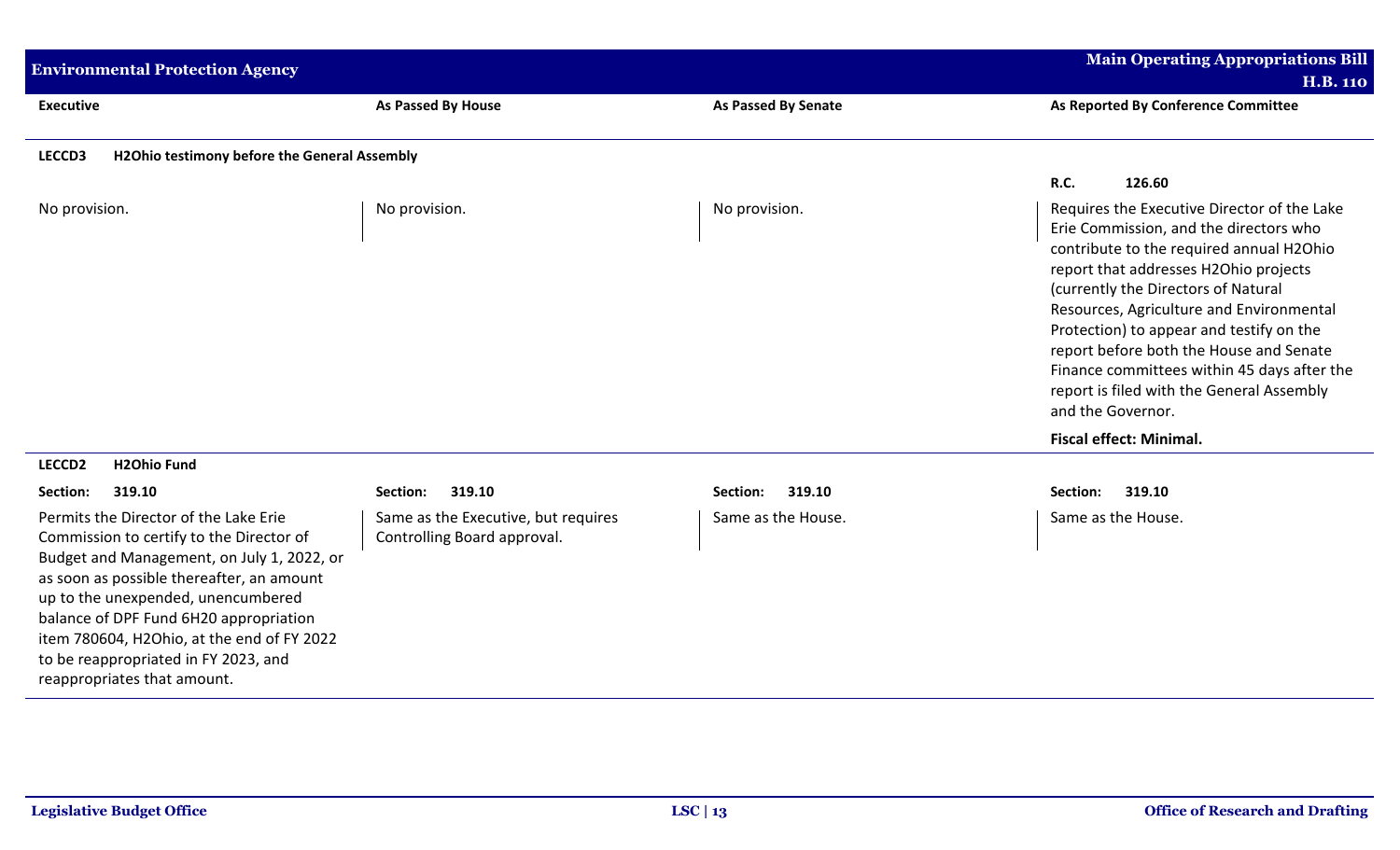| <b>Environmental Protection Agency</b>                                                                                                                                                                                                                                                                                                                                                                                                                                                                 |                        | <b>Main Operating Appropriations Bill</b><br><b>H.B. 110</b> |                                     |  |  |  |
|--------------------------------------------------------------------------------------------------------------------------------------------------------------------------------------------------------------------------------------------------------------------------------------------------------------------------------------------------------------------------------------------------------------------------------------------------------------------------------------------------------|------------------------|--------------------------------------------------------------|-------------------------------------|--|--|--|
| <b>Executive</b>                                                                                                                                                                                                                                                                                                                                                                                                                                                                                       | As Passed By House     | <b>As Passed By Senate</b>                                   | As Reported By Conference Committee |  |  |  |
| <b>Diesel Emissions Reduction Grant Program</b><br>DOTCD37                                                                                                                                                                                                                                                                                                                                                                                                                                             |                        |                                                              |                                     |  |  |  |
| Section:<br>755.10                                                                                                                                                                                                                                                                                                                                                                                                                                                                                     | 755.10<br>Section:     | 755.10<br>Section:                                           | 755.10<br>Section:                  |  |  |  |
| <b>Establishes the Diesel Emissions Grant</b><br>Reduction Program, administered by the<br>Director of Environmental Protection and<br>funded by Highway Operating Fund (Fund<br>7002) appropriations under the budget of<br>the Department of Transportation. Requires<br>the EPA Director to solicit, evaluate, score,<br>and select projects submitted by public and<br>private entities that ae eligible for funding<br>under the federal Congestion Mitigation and<br>Air Quality (CMAQ) Program. | Same as the Executive. | Same as the Executive.                                       | Same as the Executive.              |  |  |  |
| Specifies that in addition to the<br>expenditures allowed under RC 122.861,<br>program funds also may be used for projects<br>proposing to buy or use hybrid and<br>alternative fuel vehicles as allowed under<br>CMAQ guidelines provided by the Federal<br>Highway Administration (FHWA).                                                                                                                                                                                                            | Same as the Executive. | Same as the Executive.                                       | Same as the Executive.              |  |  |  |
| Specifies that public entities eligible to<br>receive funds under RC 122.861 and CMAQ<br>shall be reimbursed from money in Fund<br>7002 that is set aside for the Diesel<br><b>Emissions Reduction Grant Program.</b><br>Specifies that private entities are to be<br>reimbursed, at the direction of the local<br>public agency sponsor and upon approval<br>of ODOT, through direct payments. Limits<br>the amount of funding available for the                                                      | Same as the Executive. | Same as the Executive.                                       | Same as the Executive.              |  |  |  |